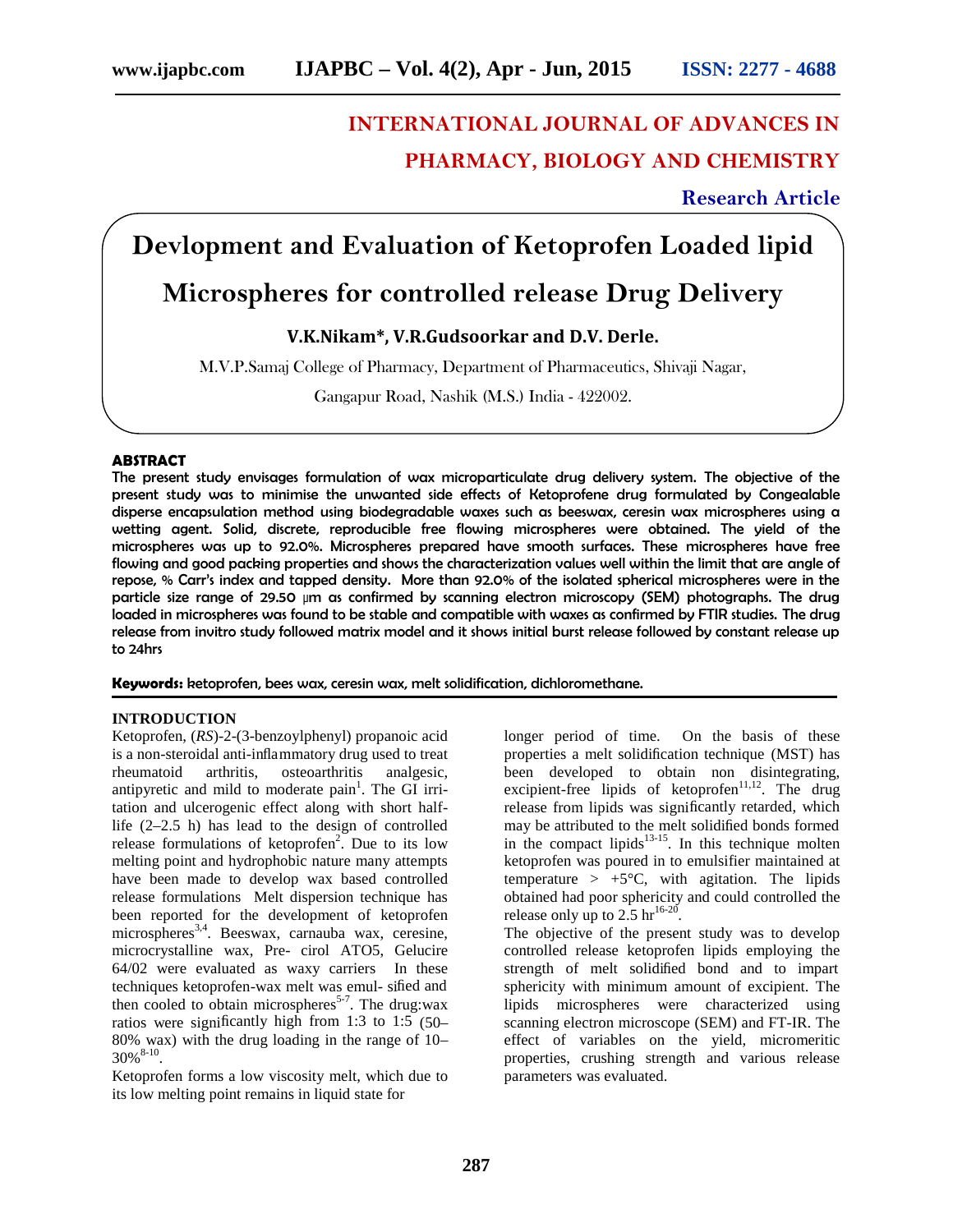# **MATERIALS AND METHODS**

#### **Materials**

Ketoprofen was kindly supplied by Themis Laboratories, Mumbai (India). All other reagents and chemicals used were of analytical grade.

#### **Preparation of Wax Microspheres**:

Weighed amount of Bees was melted separately in china dish using water bath. Ketoprofen previously passed through sieve no.100 was dispersed in the melted wax mass evenly and stirred to obtain a homogeneous melt. These mixtures was poured into 200ml of mixture of dispersant medium containing 100ml of pH 7.4 Phosphate buffer solution (to minimize the solubility of drug) and 100ml of PVA (1%), which was previously heated to a temperature higher than melting point of wax  $(>+5^{\circ})$ . Tween 80 (1.0-2.0% w/w) was added to the above mixture and was mechanically stirred at 900 rpm using a mechanical stirrer. Spherical particles are produced due to dispersion of molten wax in the aqueous medium. The mixture was stirred continuously at 900 rpm at a higher temperature  $(>+5^{\circ})$  of the melting point of wax for 3 min. The temperature of the mixture in the beaker was cooled rapidly and brought down to 4° by the addition of cold water. The resultant solid spheres collected by filtration were washed with water to remove any drug and surfactant residues. Air-drying was carried out at room temperature for 48 hr gave discrete, solid, free flowing microspheres. Similarly above process was carried out with Ceresin wax by melted in china dish at a temperature of 75°C. Total 6 formulations were prepared by varying concentration of both lipids as shown in table 1.

## **EVALUATION PARAMETERS**

#### **Particle Size Analysis of microspheres:**

The size distribution of the Microspheres was determined using the particle size analyzer (Beckman Coulter, Delsanano C, Brea, USA) equipped with a dry accessory system. Sample was diluted with water and temperature maintained at 25°C.

#### **Scanning Electron Microscopy**

Scanning electron microscopy (JEOL 5400, Tokyo, Japan) was used to determine the shape, surface topography and texture as well as to examine the morphology of fractured or sectioned surface. SEM is a commonly used method for characterizing drug delivery systems, owing in large part to simplicity of sample preparation and ease of operation. Sample spreads on the small square plate and coated with a gold ion for 5-6 mins. The prepared sample was kept inside the chamber and images captured with different magnifications.

### **Angle of Repose**

Angle of repose was calculated by fixed funnel standing method. The angle of repose () is calculated by the following formula,  $= \tan -1$  (h/r) Where,  $h =$  pile height of microspheres,  $r =$  radius of the circular are formed by the microspheres on the ground. (Table 2)

#### **Determination of bulk density and tapped density**

Bulk density is the ratio of the weight of a powder to the volume it occupies. It is expressed as gm/ml. Volume occupied by powder includes volume of the solid portion of the particle and voids between the particles. Bulk density is important in determining the size of the containers needed for handling and processing $^{21}$ . .

An accurately weighed quantity of the powder (W), was carefully poured into the graduated cylinder and the volume  $(V_0)$  was measured, then the graduated cylinder was closed with lid, set into the density determination apparatus. The density apparatus was set for 100 taps and after that, the volume  $(V_f)$  was measured and continued operation till the two consecutive readings were equal.

The bulk density, and tapped density were calculated using the following formulas:

> Bulk density  $= W / V_0$ Tapped density=  $W / V_F$ Where,  $W = weight of the powder$  $V_O$  = initial volume  $V_F$  = final volume

#### **Drug Content**

Ketoprofen drug incorporated wax microspheres of each batch was selected and powdered in a mortar. 100 mg of drug loaded wax microspheres was accurately weighed and added into 100mL volumetric flask. To this, 100mL DCM was added and stirred for 60min, till the entire drug leached out. The solution was filtered and 1mL was withdrawn from this solution and added in to 10mL volumetric flask and volume was made to  $10mL (10\mu g/mL)$  with phosphate buffer pH 6.8. Drug content was estimated UV spectrophotometrically at 259 nm using pH 6.8 phosphate buffer as a blank.

#### **Encapsulation Efficiency**

Encapsulation efficiency was calculated using the following formula Encapsulation efficiency  $=$  Estimated drug content x 100 ---------------------- Theoretical drug content

**Fourier Transform Infrared Spectroscopy (FTIR)** IR spectral analysis of pure drug, empty microspheres and drug loaded microspheres was carried out and observation was made whether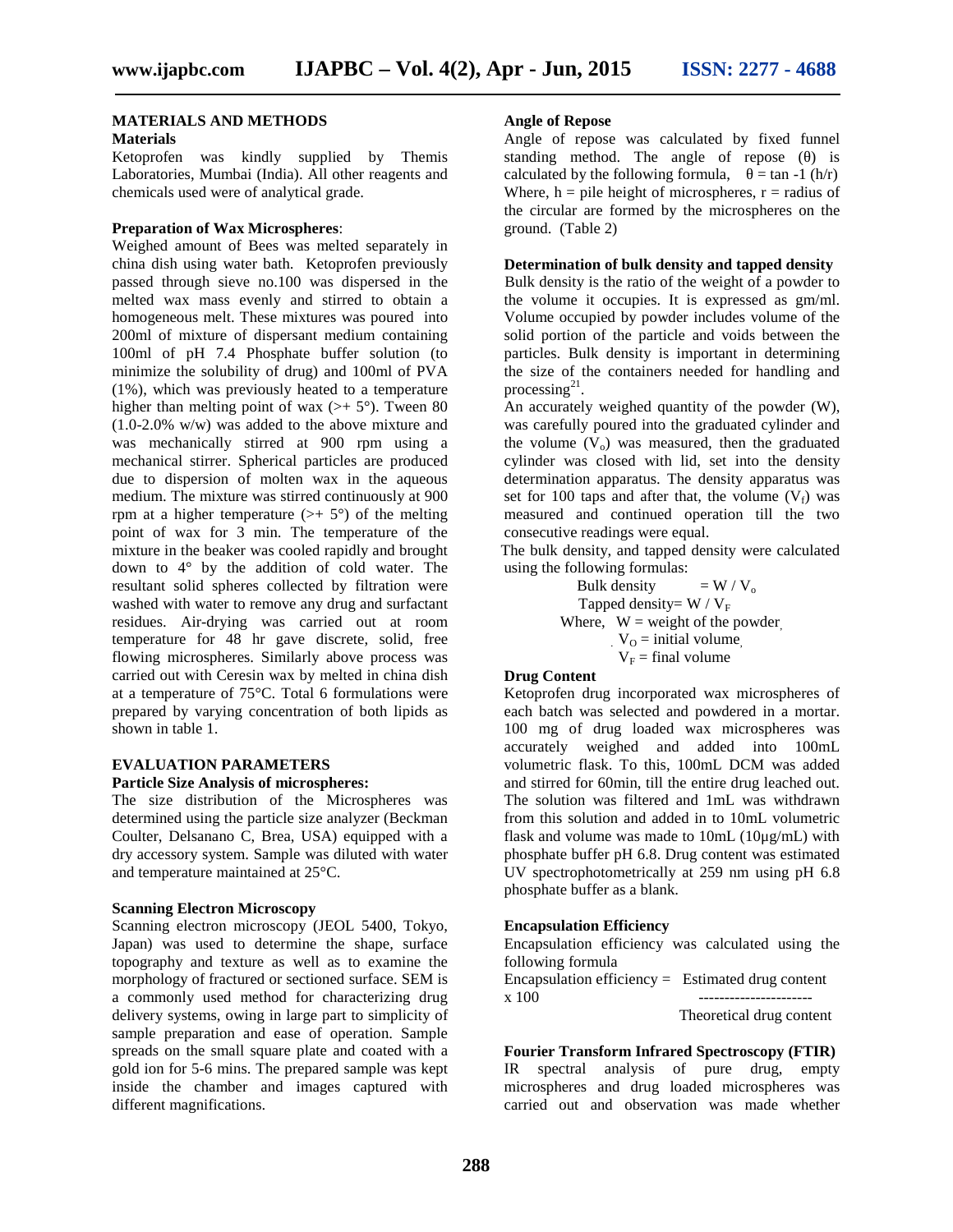changes in chemical constitution of drug after combining it with the polymers occurred. The samples were crushed with KBr to get pellets by applying pressure of 600 Kg/cm<sup>2</sup>.

#### **In-Vitro Dissolution Studies**

In-vitro dissolution studies of Ketoprofen Microspheres were performed using USP type-II (Paddle) dissolution test apparatus. 900ml of buffer is used as a dissolution medium. The medium was maintained at 37±0.5ºC at a speed of 100rpm. The in vitro dissolution studies were performed at different pH in 0.01N HCL for first 2 hrs simulated gastric fluid and remaining in simulated intestinal fluid up to 24hrs. An accurately weighed sample equivalent to 50mg drug was responded in dissolution medium consisting 900ml of buffer and dissolution was done up to 24hrs.At prefixed time intervals 1ml of sample was withdrawn and filtered through 0.4  $\mu$ m membrane filter. Then the withdrawn is diluted to 10ml. The volume of the dissolution medium was adjusted to 900ml at every sampling time by replace same 1ml of dissolution medium in order to maintain the sink condition. Then the samples were analyzed Spectrophotometrically at 259 nm.

#### **RESULT AND DISCUSSION**

For the preparation of microspheres of Ketoprofene bees wax or ceresin wax is used in varying concentration. Drug is insoluble in water. The volume of pH 7.4 phosphate buffer and PVA 1% used is about 200ml if the reduced volume is not sufficient for the formation of microspheres. If the volume is reduced irregular shaped particles are found as well clumps are formed. Tween80 is used as emulsifier in 2% concentration. Bees wax or ceresin wax is used as lipids in varying concentration just to check effect on particle size and drug release<sup>22</sup>. Without emulsifier formulation is not possible. Speed is optimised at 900 rpm below that speed particle size is increased.

#### **Microsphere Size Analysis**

The particle size of the prepared Microspheres was determined by particle size analyzer (Beckman Coulter). The Average particle size of the Ketoprofen loaded Microspheres were found to be 29.25±29.5µm. Results are shown in Table 2. Size distribution plays a very important role in determining the release characteristics of the microspheres.

#### **Scanning Electron Microscopy:**

SEM photographs were taken using scanning electron microscope JEOL 5400, Tokyo, Japan, at suitable magnification at room temperature. By SEM

observed the shape and surface characterization of microspheres and only Optimised batch is selected for SEM analysis. SEM showed that the lipid microspheres were spherical in nature, had a smooth surface. Result is shown in Figure 1.

#### **Angle of Repose:**

Tap density of the prepared microspheres was determined using tap density tester and % Carr's index was calculated and found to be satisfactory. Angle of repose was assessed to know the flowability of wax microspheres**.** All the formulations show good flow property. Results of all the formulations are shown in Table 2.

#### **Drug Content and Entrapment Efficiency**

Drug Content and Entrapment Efficiency was found in the range of 80-95%. After thorough mixing of drug with wax it shows uniform distribution and entrapment of drug. The drug is insoluble in water so the drug release during preparation is avoided . It was observed that the drug release from the formulations decreased with increase in polymer concentration. The decreased in vitro drug release from wax microspheres might be due to more hydrophobicity and influence of molecular weight of wax. The formulations F3 and F6 showed the longer duration of drug release for 24hrs in simulated intestinal fluid, in addition to completing retarding the drug release in gastric medium. This is due to the polymer Bees  $\frac{1}{2}$  wax<sup>23</sup>. The drug release from waxy microspheres was considerably retarded from the waxes. So that F6 was taken as a best formulation to achieve a prolonged maintenance of effective concentrations of drug. It was observed that the encapsulation efficiency increases with increase in polymer concentration; Formulation F6 shows maximum entrapment efficiency. Results of all the formulations are shown in Table 2.

#### **Fourier Transform Infrared Spectroscopy (FTIR)**

An FTIR spectrum shows that both the drug and polymer are compatible with each other. The physicochemical compatibility of the drugs and the polymer was obtained by FTIR studies Figure 2. shows FTIR spectra of blank bees wax, ceresin wax microspheres , pure drug, formulation F3 and F6. IR spectra indicates that IR frequency bands of the -OH and C=O and groups having stretched at 2983cm-1 and 1635 cm-1 respectively are not affected in the presence of Lipids<sup>24</sup>.

#### **In-Vitro Dissolution Studies and Release kinetics**

From the release studies it was observed that, formulation F6 shows extended release up to 12 hrs. There is initial burst release followed by constant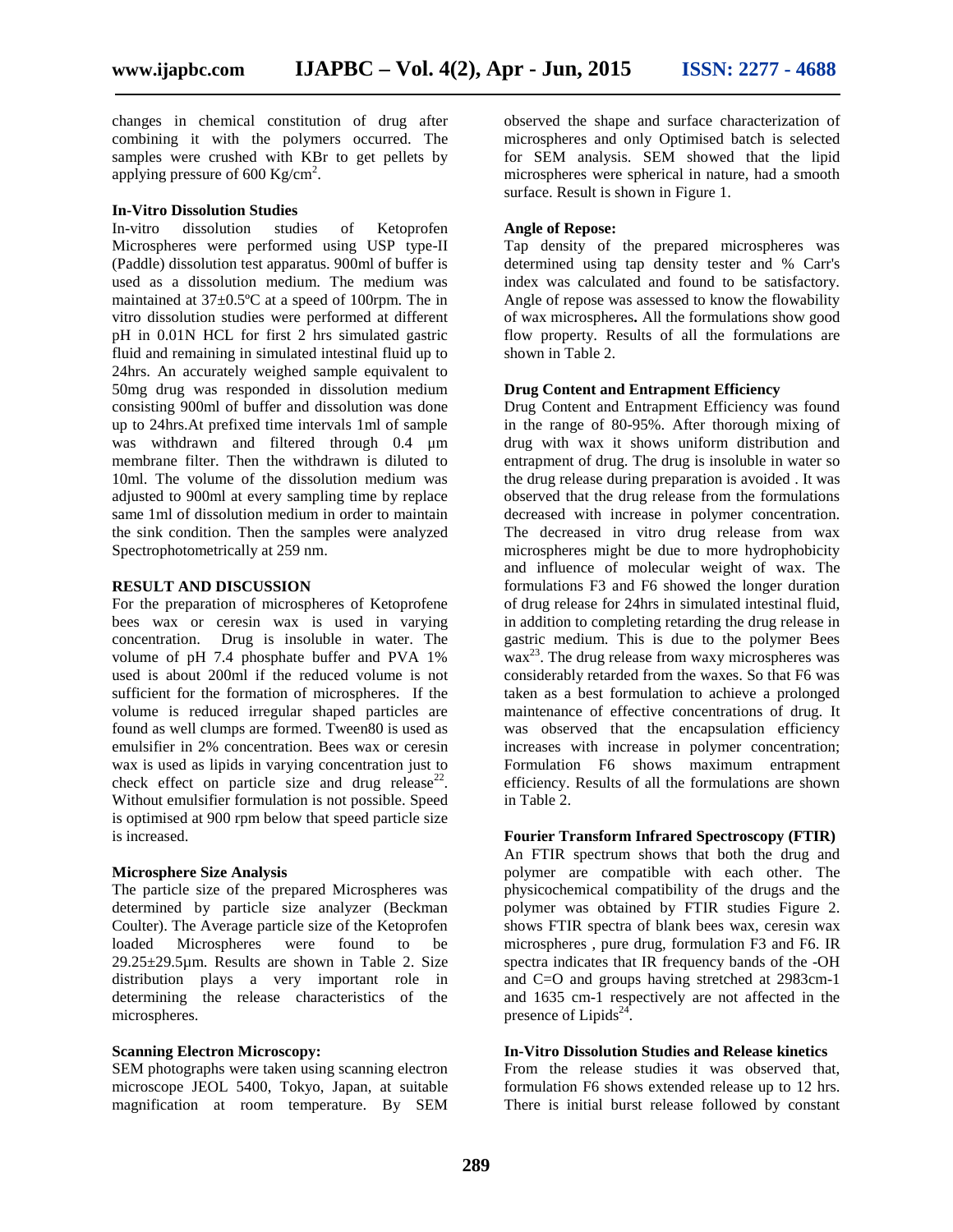release. It was observed that the drug release from the formulations decreased with increase in polymer concentration this is because more will be the wax

concentration more time is taken to diffuse the drug molecule. Figure 3.

| Formulation of Ketoprolen microspheres using Ceresin wax and bees wax. |                           |               |    |  |  |  |  |
|------------------------------------------------------------------------|---------------------------|---------------|----|--|--|--|--|
| <b>Formulation Code</b>                                                | <b>Quantity of Lipids</b> | Drug (mg)     |    |  |  |  |  |
|                                                                        | Ceresin Wax (mg)          | Bees Wax (mg) |    |  |  |  |  |
| F1                                                                     | 150                       |               | 50 |  |  |  |  |
| F2                                                                     | 200                       |               | 50 |  |  |  |  |
| F <sub>3</sub>                                                         | 250                       |               | 50 |  |  |  |  |
| F4                                                                     |                           | 150           | 50 |  |  |  |  |
| F5                                                                     |                           | 200           | 50 |  |  |  |  |
| F6                                                                     |                           | 250           | 50 |  |  |  |  |

**Table 1 Formulation of Ketoprofen microspheres using Ceresin wax and Bees wax.**

## **Table 2 Micromeritic properties of the drug loaded lipid microspheres**

| Formulation    | $%$ Yield $(\%w/w)$ | Mean particle<br>size (microns) | Angle of<br>repose | <b>Tap Density</b> | Carr's Index       | Drug entrapment (%) | Drug Content<br>(mg) |
|----------------|---------------------|---------------------------------|--------------------|--------------------|--------------------|---------------------|----------------------|
| F1             | 83.92               | $56.6 \pm 1.4$                  | 22.10              | $0.987\pm0.006$    | $11.486 \pm 0.553$ | $42 \pm 0.34$       | 10.64                |
| F2             | 86.91               | $41.13 \pm 1.9$                 | 26.37              | $1.243 \pm 0.006$  | 12.869±0.809       | $55 \pm 0.27$       | 11.13                |
| F <sub>3</sub> | 88.08               | $39.22 \pm 2.1$                 | 28.06              | $1.477 \pm 0.006$  | 14.670±0.982       | $64\pm0.73$         | 10.73                |
| F <sub>4</sub> | 88.13               | $68.22 + 1.3$                   | 26.82              | $0.977 \pm 0.006$  | $10.24 \pm 0.061$  | $49 \pm 0.37$       | 12.43                |
| F <sub>5</sub> | 89.32               | $44.50 \pm 1.25$                | 25.97              | $1.243 \pm 0.005$  | $12.331 \pm 0.903$ | $64\pm0.15$         | 12.88                |
| F <sub>6</sub> | 92.45               | $29.25 \pm 0.5$                 | 25.48              | $1.453 \pm 0.005$  | $13.071 \pm 0.601$ | $77+0.33$           | 12.83                |



**Figure 1 SEM Shows shape and size of microspheres.**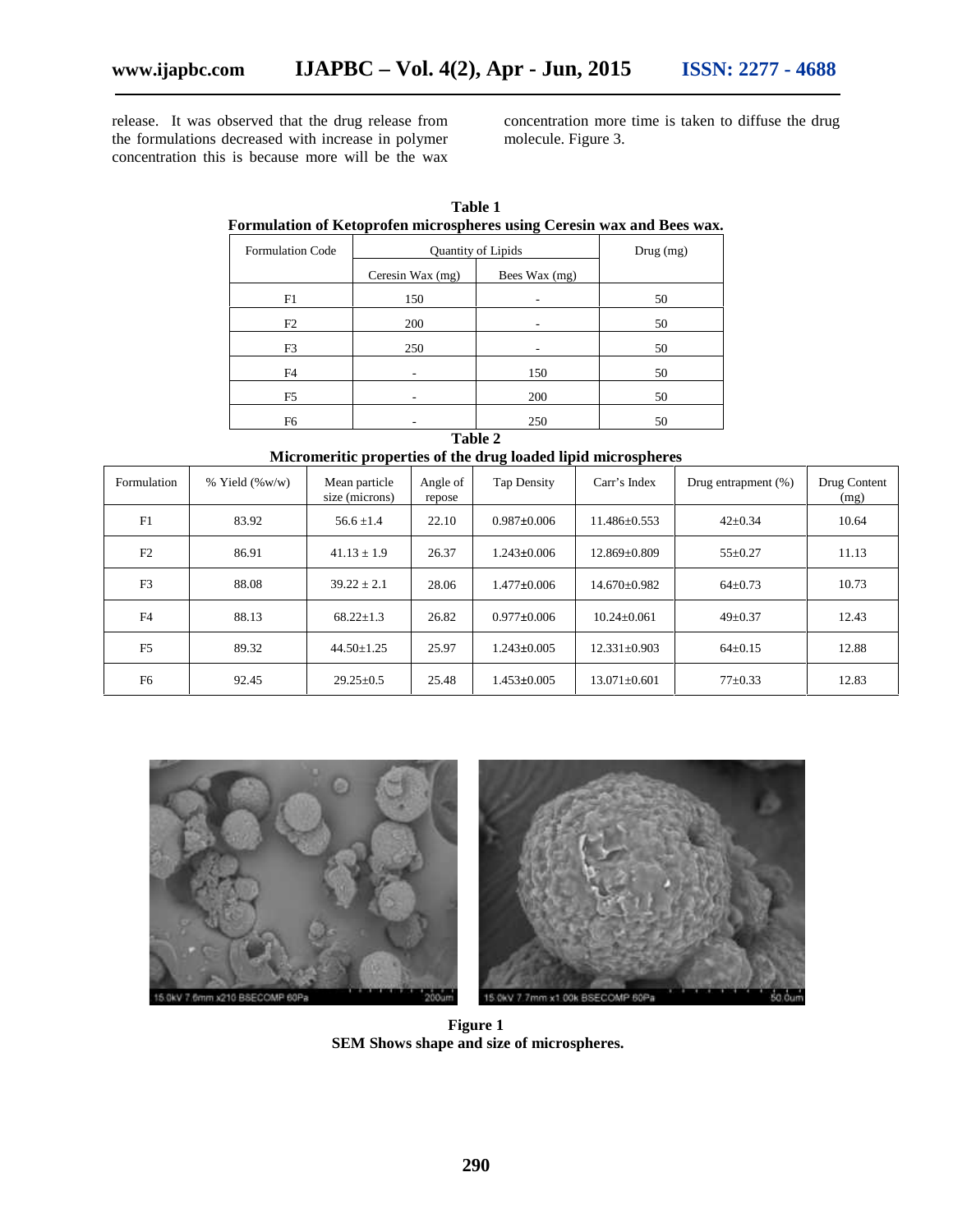

Fig. FTIR spectra of Ceresin wax Fig. FTIR spectra of F6 formulation

Peak Find - 2 kp ceraxin



Fig. FTIR spectra of F3 formulation

**Figure 2 Shows FTIR spectra of pure drug, formulation, bees wax and ceresin wax.**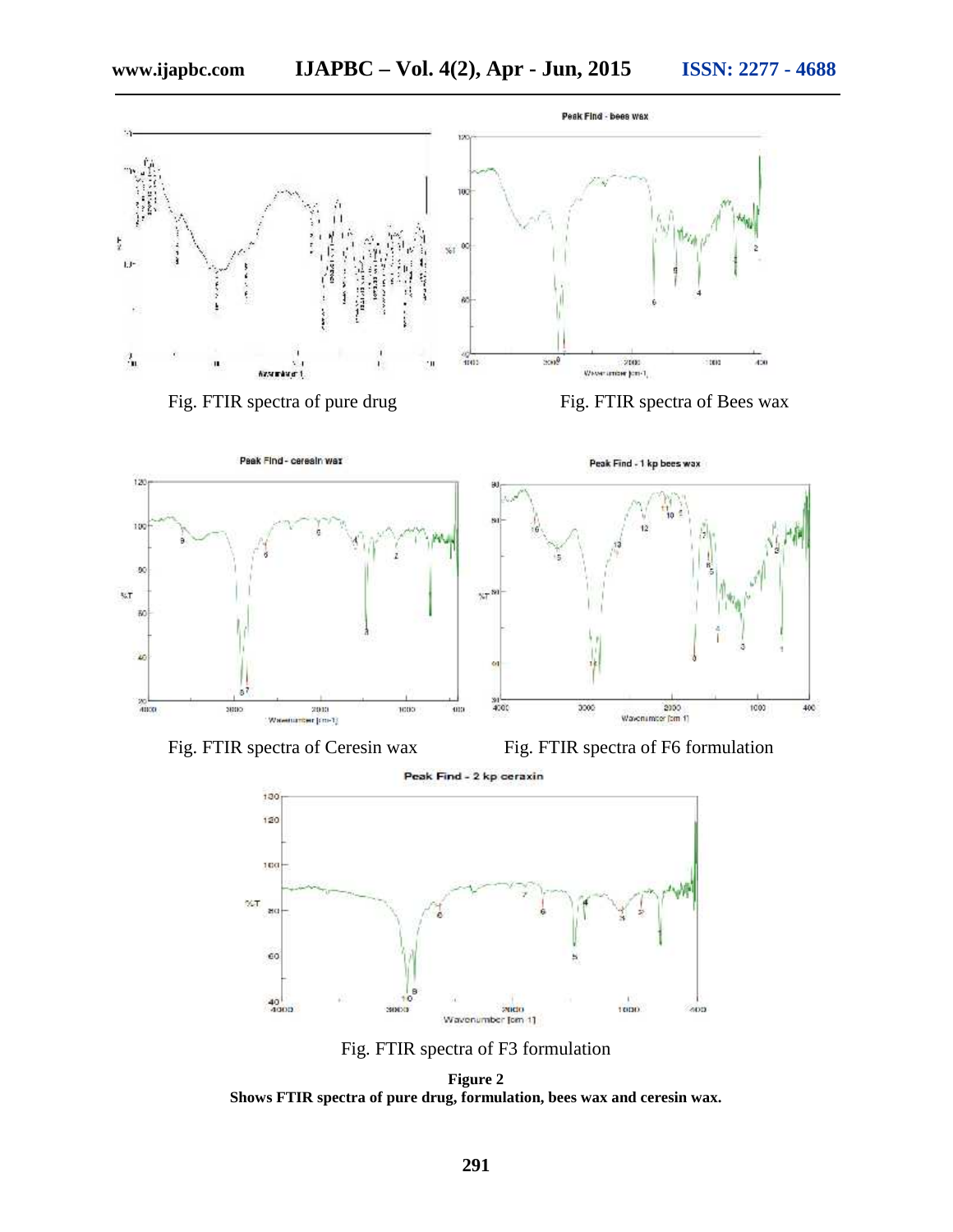

**Figure 3 Drug release**

#### **CONCLUSION**

The Ketoprofen waxy microspheres were spherical with smooth surface and good micromeritic properties. It can be concluded that there is no vigorous treatment to the formulation so the yield of the product is optimum as well as particle size can also be optimised.. The formulations F3 and F6 showed the longer duration of drug release for 24hrs in simulated intestinal fluid, in addition to completing retarding the drug release in gastric medium. This is due to the polymer Bees wax. The drug release from waxy microspheres was considerably retarded from the waxes. So that F6 was taken as a best formulation to achieve a prolonged maintenance of effective concentrations of drug. The drug release from the formulations decreased with increase in polymer concentration. All the particles are having spherical shape. It releases the drug 92% upto 24hrs.so it can be assumed that it can be sustained release form.

#### **ACKNOWLEDGEMENT**

Authors are thankful to Maratha Vidya Prasarak's College of Pharmacy, Gangapur Road, Nashik for providing necessary facility to carry out the research work.

#### **REFERENCES**

1. Paradkar AR, Maheshwari M, Tyagi AK, Chauhan B, Kadam SS. Preparation and

characterization of flurbiprofen beads by melt solidification technique. AAPS Pharm Sci Tech. 2003; 4: E65-70.

- 2. Robson HJ, Craig DQM, Deutsch D. An investigation into the release of cefuroxime axetil from taste masked stearic acid microspheres. Part 1:The influence of the dissolution medium on the drug release profile and the physical integrity of the microspheres. Int J Pharm. 1999; 190: 183-192.
- 3. Paradkar AR, Ambike AA, Jadhav BK, Mahadik KR. Characterization of curcumin- PVP solid dispersion obtained by spray drying Int J Pharm. 2004; 271: 281-286.
- 4. Obaidet AA, Obaidet RM. Controlled release of tramadol hydrochlo-ride from matrices prepared using glyceryl behenate. Eur J Pharm Biopharm. 2001; 52: 231-235.
- 5. Jarosz PJ, Parrot EJ. Comparison of granule strength and tablet strength. J Pharm Sci. 1983; 72: 530-535.
- 6. Woo BW, Jiang G, Jo YW, DeLuca PP. Preparation and characterization of a composite PLGA and poly (acryloylhydroxyethyl starch) microsphere system for protein delivery. Pharm Res. 2001; 18: 1600–1606.
- 7. Capan Y, Jiang G, Giovagnoli S, Deluca PP. Preparation and characterization of poly (D,L-